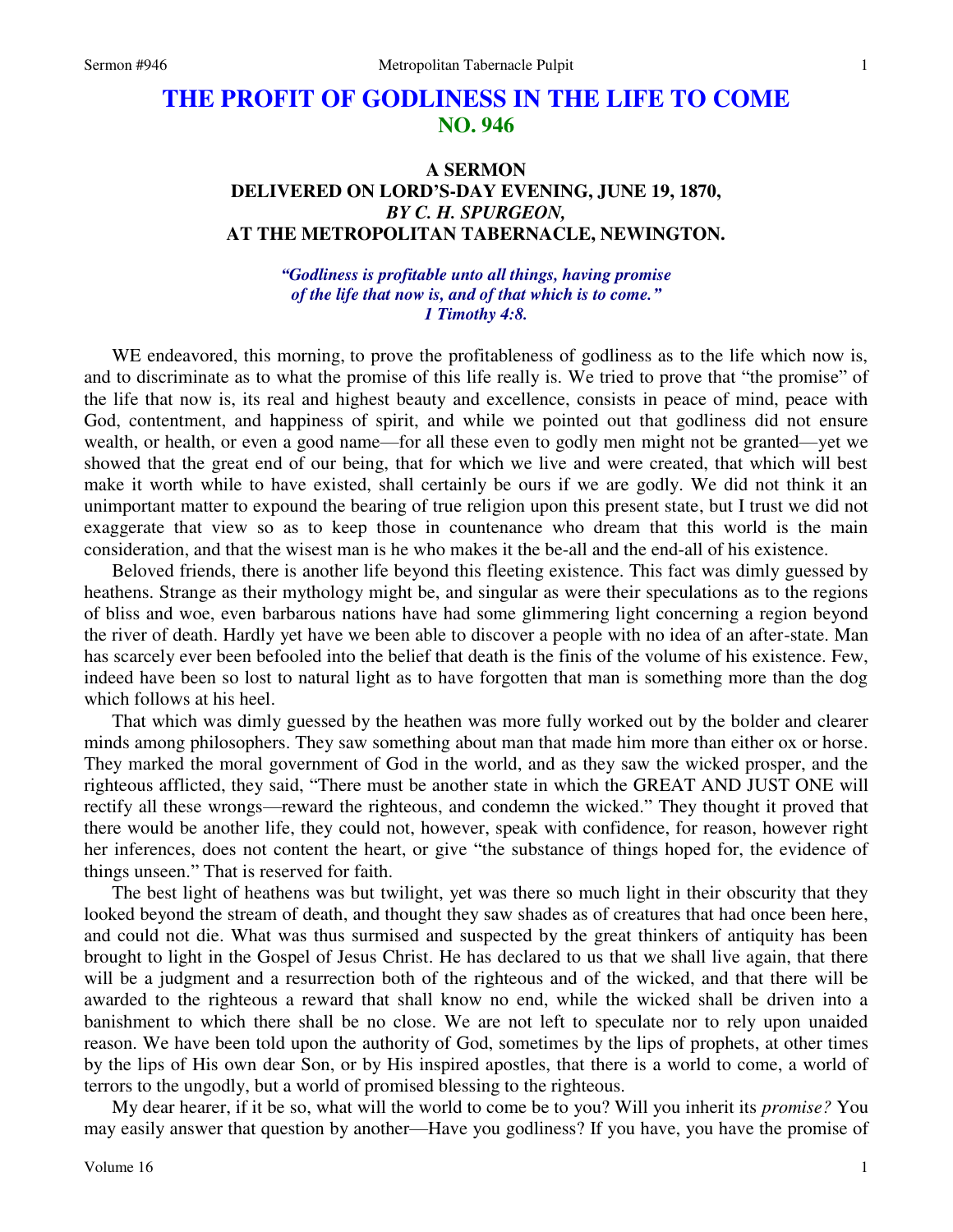the life that is to come. Are you ungodly? Do you live without God? Are you without faith in God, without love to God, without reverence to God? Are you without the pardon which God presents to believers in Christ Jesus? Then are you without hope, and the world to come has nothing for you but a fearful looking for of judgment and of fiery indignation which will devour you.

**I.** GODLINESS CONCERNING THE LIFE TO COME POSSESSES A PROMISE UNIQUE AND UNRIVALLED.

I say a unique promise, for, observe, *infidelity makes no promise of a life to come.* It is the express business of infidelity to deny that there is such a life, and to blot out all the comfort which can be promised concerning it. Man is like a prisoner shut up in his cell, a cell all dark and cheerless save that there is a window through which he can gaze upon a glorious landscape. Infidelity comes like a demon into the cell, and with desperate hands blocks up the window, that man may sit forever in the dark, or at best may have the boasted light of a farthing rushlight called free-thinking. All that infidelity can tell him is that he will die like a dog. Fine prospect for a man who feels eternity pulsing within his spirit! I know I shall not die like the beast that perishes, and let who will propound the theory, my soul sickens and turns with disgust from it, nor would it be possible by the most specious arguments so to pervert the instincts of my nature as to convince me that I shall thus die, and that my soul, like the flame of an outburnt candle, shall be quenched in utter annihilation.

My inmost heart revolts at this degrading slander, she feels an innate nobility that will not allow her to be numbered with the beasts of the field, to die as they must do without a hope. Oh, miserable prospect! How can men be so earnest in proclaiming their own wretchedness? Enthusiasts for annihilation! Why not fanatics for hell itself? Godliness has promise of the life that is to come, but infidelity can do nothing better than deny the ennobling revelation of the great Father, and bid us be content with the dark prospect of being exterminated and put out of being. Aspiring, thoughtful, rational men, can you really be content with the howling wildernesses and dreary voids of infidelity? Leave them, I pray you, for the goodly land of the Gospel which flows with milk and honey, abandon extinction for immortality, renounce perishing for paradise.

Again, let me remark that this hope is unique because *popery in any of its forms cannot promise us the life which is to come.* I know that it speaks as positively as Christianity does about the fact that there will be another life, but it gives us no promise of it, for what is the expectation of the Romanist, even of the best Romanist? Have I not aforetime remarked to you that we have heard—and therefore it is no slander for us to say it—of masses being said for the repose of the souls of the most eminent Romanists? Cardinals distinguished for their learning, confessors and priests distinguished for their zeal, and even Popes reputed to be remarkable for holiness and even infallibility, have when they died gone somewhere, I know not where, but somewhere where they have needed that the faithful should pray for the repose of their souls.

That is a very poor look-out for ordinary people like ourselves, for if these superlatively good people are still uneasy in their souls after they die, and have in fact, according to their own statements, gone to purgatorial fires or to purgatorial chills, to be tossed, as certain of their prophets have informed us, from icebergs into furnaces, and then back again, until by some means, mechanical, spiritual, or otherwise, sin shall be burnt out, or evaporated from them, if that be their expectation, I think I should be inclined, as the Irishman said, to become a Protestant heretic, and go to heaven at once, if there be so sorry a prospect for the Catholic.

Godliness has the promise of the life which is to come, but it is altogether unique in possessing such a promise. No voice from the Vatican sounds one-half so sweetly as that from Patmos, which we unabashedly accept, "I heard a voice from heaven saying unto me, Write, Blessed are the dead which die in the Lord from henceforth: Yea, says the Spirit, that they may rest from their labors; and their works do follow them." Our sorrow for the departed is not embittered by the absence of hope, for we believe that "them also which sleep in Jesus will God bring with Him." Neither superstition on the one hand, nor unbelief on the other, so much as dares to offer a promise as to the life to come.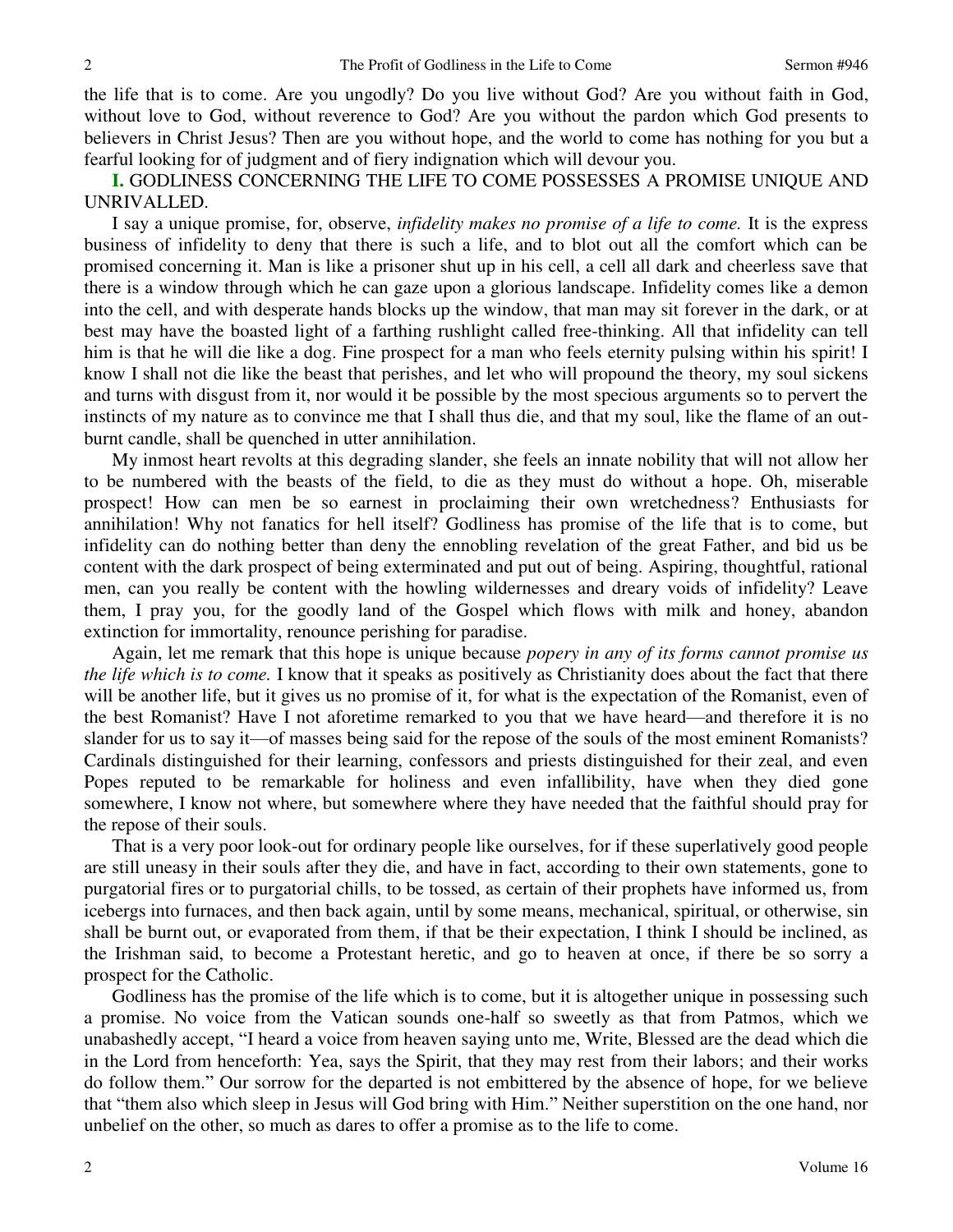3

*No system based upon human merit ever gives its votaries a promise of the life to come,* which they can really grasp and be assured of. No self-righteous man will venture to speak of the assurance of faith, in fact, he denounces it as presumption. He feels that his own basis is insecure, and therefore he suspects the confidence of others to be as hollow as his own. He lives between hope and fear, a joyless, unsatisfied life, while the believer in Jesus, knowing that there is no condemnation to him, awaits the hour of his entrance into heaven with joyful expectancy. What is never promised to man's fancied righteousness is secured to all who possess the righteousness of Christ Jesus. "Come, you blessed," is their assured welcome, to be with Jesus, their everlasting portion.

Godliness has a monopoly of heavenly promise as to the blessed future. There is nothing else beneath high heaven to which any such promise has ever been given by God, or of which any such promise can be supposed. Look at *vice,* for instance, with its pretended pleasures—what does it offer you? It offers pleasure in the life that now is, but as it speaks, you detect the lie upon its face, for even in the life that now is vice gives but a hasty intoxication, to be followed by woe and redness of the eyes.

'Tis true it satiates with sweets, but in all its tables there is vomit, satiety follows its gluttony, dissatisfaction comes with discontent, loathing, remorse, and misery, like hounds at its heels. Vice dares not say, it never has had the effrontery yet to say, "Do evil and live in sin, and eternal life will come out of it." No, the theater at its door does not proffer you eternal life, it invites you to the pit. The house of evil communications, the drunkard's settle, the gathering place of scorners, the chamber of the strange woman—none of these has yet dared to advertise a promise of eternal life as among the boons that may tempt its votaries. At best sin gives you but bubbles, and feeds you upon air. The pleasure vanishes, and the misery is left. Even this side the tomb the hollowness of sinful mirth is clear to all but the most superficial, and he said truly who sang concerning merry worldlings—

> *"They grin; but wherefore? And how long the laugh? Half ignorance, their mirth; and half a lie; To cheat the world, and cheat themselves, they smile. Hard either task! The most abandoned own That others, if abandoned, are undone: Then, for themselves, the moment reason wakes, Oh, how laborious is their gaiety! They scarce can swallow their ebullient spleen, Scarce muster patience to support the farce, And pump sad laughter till the curtain falls. Scarce did I say? Some cannot sit it out; Oft their own daring hand the curtain draws, And show us what their joy by their despair."*

If such is the failure of the mirth of fools this side of eternity, of what little benefit can it prove hereafter?

So with other things not sinful in themselves—there is no promise of the life that is to come appended to them. For instance, *birth*. What would not some men give if they could but somehow trace their pedigree up to a distinguished Crusader, or up to a Norman knight reported of in the battle-roll of Hastings? yet, nowhere in the world is there a promise of eternal life to blood and birth. "For when he dies he shall carry nothing away: his glory shall not descend after him. Though while he lived he blessed his soul: and men will praise you, when you do well to yourself. He shall go to the generation of his fathers; they shall never see light."

Genealogies and pedigrees are poor things; trace us all up far enough, and we are all descended from that naked sinner who tried to cover his shame with fig leaves, and owed his first true garment to the charity of offended heaven. Let the pedigree run through the loins of kings, yea, and of mighty kings, and let every one of our forefathers have been distinguished for his valor, yet no man shall pretend,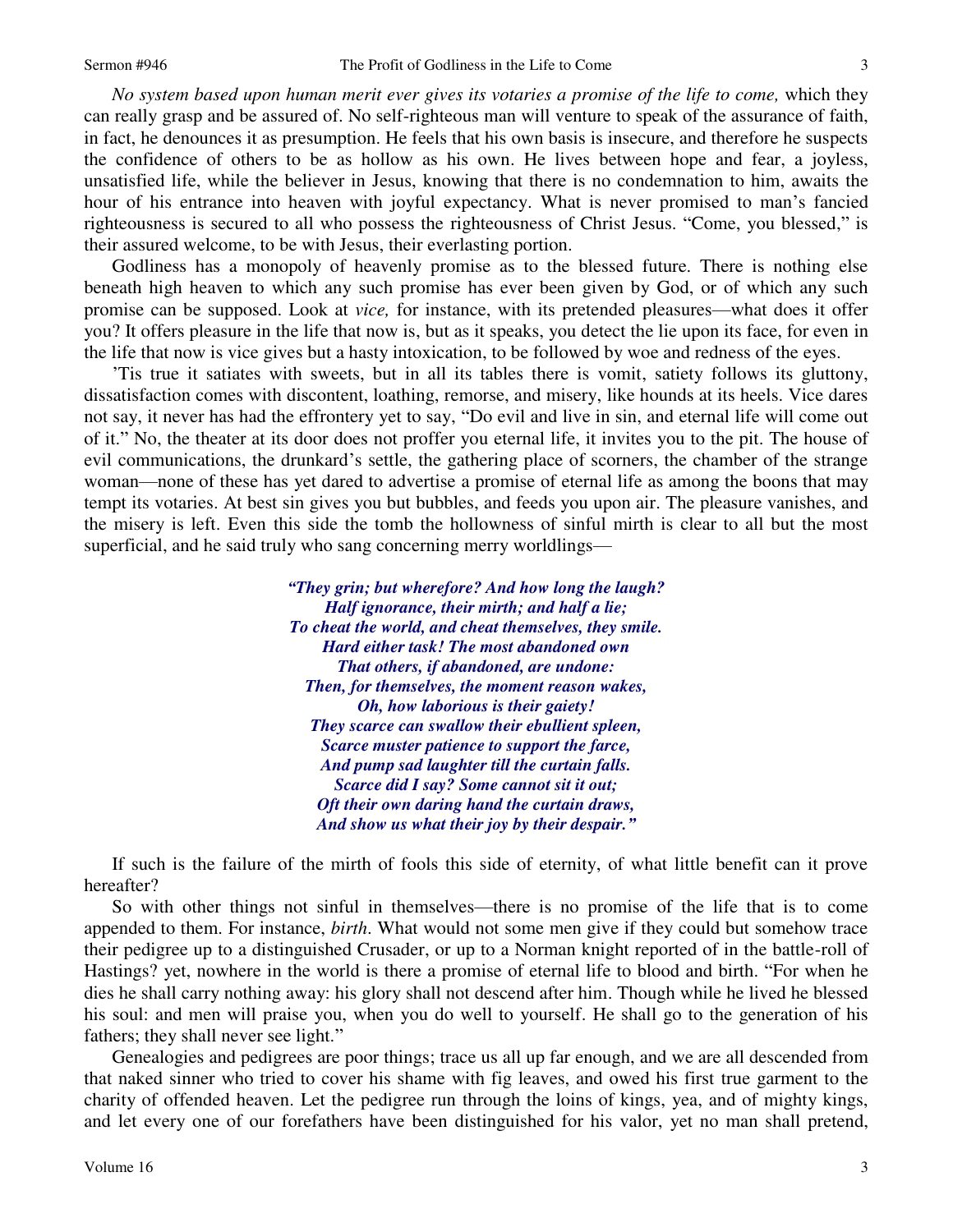because of this that eternal life will be secured thereby. Ah! no, the king rots like a slave and the hero is devoured by the worm as though he had been but a swineherd all his days, yea, and the flame unquenchable kindles an earl, and duke, and millionaire, as well as on serf and peasant.

And it is equally certain that no promise of the life that is to come is given to *wealth*. Men hoard it, and gather it, and keep it, and seal it down by bonds and settlements, as if they thought they could carry something with them, but when they have gained their utmost, they do not find that wealth has the promise even of this life, for it yields small contentment to the man who possesses it. "Their inward thought is, that their houses shall continue forever, and their dwelling places to all generations, they call their lands after their own names. Nevertheless man being in honor abides not."

As for the life to come, is there any supposable connection between the millions of the miser's wealth and the glory that is to be revealed hereafter? Nay, but by so much more as the man lives for this world, by so much the more shall he be accursed. He said, "I will pull down my barns and build greater," but God calls him a fool, and a fool he is, for when his soul is required of him, whose shall these things be which he had prepared? Nay, you may grasp the Indies if you will, you may seek to compass within your estates all the lands that you can see far and wide, but you shall be none the nearer to heaven when you have reached the climax of your avarice. There is no promise of the life that is to come in the pursuits of usury and covetousness.

Nor is there any such promise to *personal accomplishments and beauty.* How many live for that poor bodily form of theirs which so soon must molder back to the dust! To dress, to adorn themselves, to catch the glance of the admirer's eye, to satisfy public taste, to follow fashion! Surely an objective in life more frivolous never engrossed an immortal soul. It seems as strange as if an angel should be gathering daisies or blowing soap bubbles. An immortal spirit living to dress the body! To paint, to dye, to display a ribbon, to dispose a pin, is this the pursuit of an immortal? Yet tens of thousands live for little else.

But ah! there is no promise of the life to come appended to the noblest beauty that ever fascinated the eye. Far deeper than the skin is the beauty which is admired in heaven. As for earth's comeliness, how do time, and death, and the worm together, make havoc of it! Take up yonder skull, just upturned by the sexton's careless spade, "and get you to my lady's chamber, and tell her, though she paint an inch thick, to this complexion she must come at last," all her dressing shall end in a shroud, and all her washings and her dainty ornaments shall only make her but the sweeter morsel for the worm. There is no promise of the life to come to these frivolities, wherefore then waste you your time and degrade your souls with them?

Nor even *to higher accomplishments than these* is there given any promise of the life to come. For instance, the attainment of learning, or the possession of that which often stands men in as good stead as learning, namely, cleverness, brings therewith no promise of future bliss. If a man be clever, if he can write interesting stories, if he can sketch the current fashions, if he can produce poetry that will survive among his fellow men—it matters not though his pen never wrote a line for Christ, and though he never uttered a sentence that might have led a sinner to the cross, though his work had no aim beyond this life, and paid no homage to the God of the Gospel, yet even professed Christians will fall at the man's feet, and when he dies will canonize him as a saint, and almost worship him as a demigod.

I reckon the humblest Christian that loved his God, though he could only speak stammeringly the profession of his faith, is nobler far than he who possessed the genius of a Byron or the greatness of a Shakespeare, and yet only used his ten talents for himself, and for his fellow men, but never consecrated them to the great Master to whom the interest of them altogether belonged.

No, there is no promise of the life that is to come to the philosopher, or to the statesman, or to the poet, or to the literary man, as such. They have no preference before the Lord, not gifts but grace must save them. Humbly, penitently, and believingly they must find the promise of eternal life in godliness, and if they have not godliness, they shall find it nowhere. Godliness has that promise, I say, and none besides. I saw in Italy standing at the corner of a road, as you may frequently see in Italy, a large cross, and on it were these words, which I had not often seen on a cross before,*"Spes unica"—*the only hope,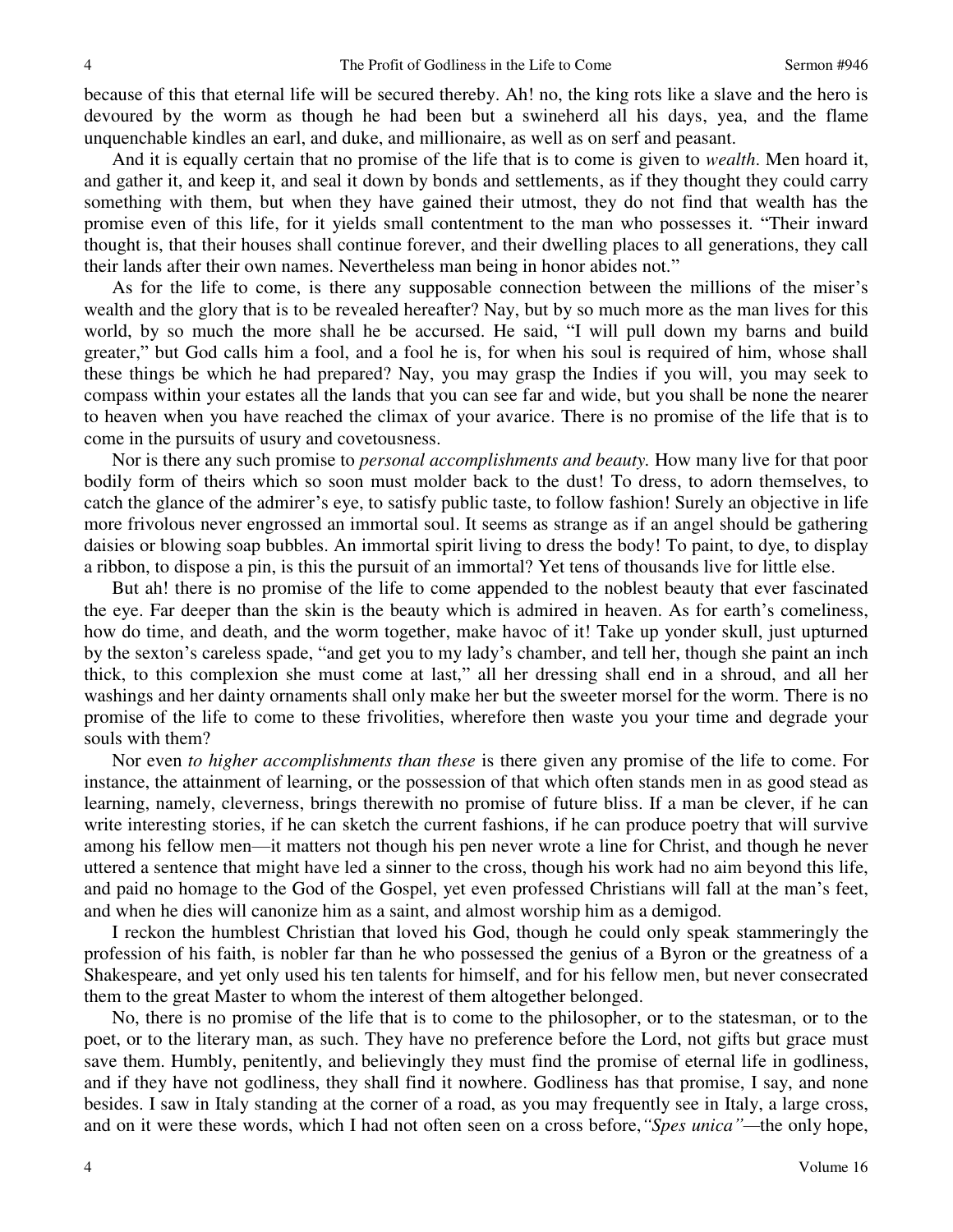the one unique hope, the one only hope of mankind. So would I tell you that on Christ's cross there is written this day, *"Spes unica*"—the one hope of men. "Godliness has the promise of the life that now is, and of that which is to come," but to nothing else anywhere, search for it high or low, on earth or sea, to nothing else is the promise given save to godliness alone.

**II.** I pass on to notice, in the second place, that THE PROMISE GIVEN TO GODLINESS IS AS COMPREHENSIVE AS IT IS UNIQUE.

I have not time on this occasion to go into all the promises of the life that is to come which belong to godliness, who shall give an inventory where the treasure is boundless, or map out a land which has no limit? It will suffice if I give you the heads of this great theme. That promise is something of this kind. The godly man, unless Christ shall come, will die as others die, as to the matter of outward fact, but his death will be very different in its essence and meaning. He will pass gently out of this world into the world to come, and then, he will begin to realize the promise which godliness gave him, for he will enter then, nay, he has entered now, upon an eternal life far other than that which belongs to other men.

The Christian's life shall never be destroyed, "Because I live, you shall live also," says Christ. There is no fear of the Christian's ever growing aged in heaven, or of his powers failing him. Eternal youth shall be to those who wear the unfading crown of life. Yon sun shall become black as a coal, yon moon shall fail until her pale beams shall never more be seen, the stars shall fall like withered figs, even this earth which we call stable, terming it *terra firma,* shall with yonder heavens be rolled up like a vestment that is worn out, and shall be laid aside among the things that were, but are not. Everything which can be seen is but a fruit with a worm at the core, a flower doomed to fade. But the believer shall live forever*,* his life shall be coeval with the years of the Most High. God lives ever, ever, ever, and so shall every godly soul. Christ, having given him eternal life, he is one with Jesus, and as Jesus lives forever, even so shall he.

In the moment of death the Christian will begin to enjoy this eternal life in the form of wonderful felicity in the company of Christ, in the presence of God, in the society of disembodied spirits and holy angels. I say in a moment, for from the case of the dying thief we learn that there is no halt upon the road from earth to heaven—

> *"One gentle sigh the fetter breaks: We scarce can say, 'He's gone!' Before the willing spirit takes Its mansion near the throne."*

How does Paul put it? "Absent from the body," but you have hardly said that word, when he adds, "present with the Lord." The eyes are closed on earth and opened again in heaven. They loose their anchor, and immediately they come to the desired haven. How long that state of disembodied happiness shall last it is not for us to know, but by and by, when the fullness of time shall come, the Lord Jesus shall consummate all things by the resurrection of these bodies. The trumpet shall sound, and as Jesus Christ's body rose from the dead as the firstfruits, so shall we arise, every man in his own order. Raised up by divine power, our very bodies shall be reunited with our souls to live with Christ, raised however, not as they shall be put into the grave to slumber, but in a nobler image.

They were sown like the shriveled seed, they shall come up like the fair flowers which decorate your summer gardens. Planted as a dull unattractive bulb, to develop into a glory like that of a lovely lily with snowy cup and petals of gold. Sown like the shriveled barley or wheat, to come up as a fair green blade, or to become the golden ear. "It does not yet appear what we shall be, but when he shall appear we shall be like him, for we shall see him as he is." Come, my soul, what a promise is given you in God's Word of the life that is to come! A promise for my soul, did I say? A promise for my body too. These aches and pains shall be repaid, this weariness and these sicknesses shall all be recompensed. The body shall be remarried to the soul, from which it parted with so much grief, and the marriage shall be the more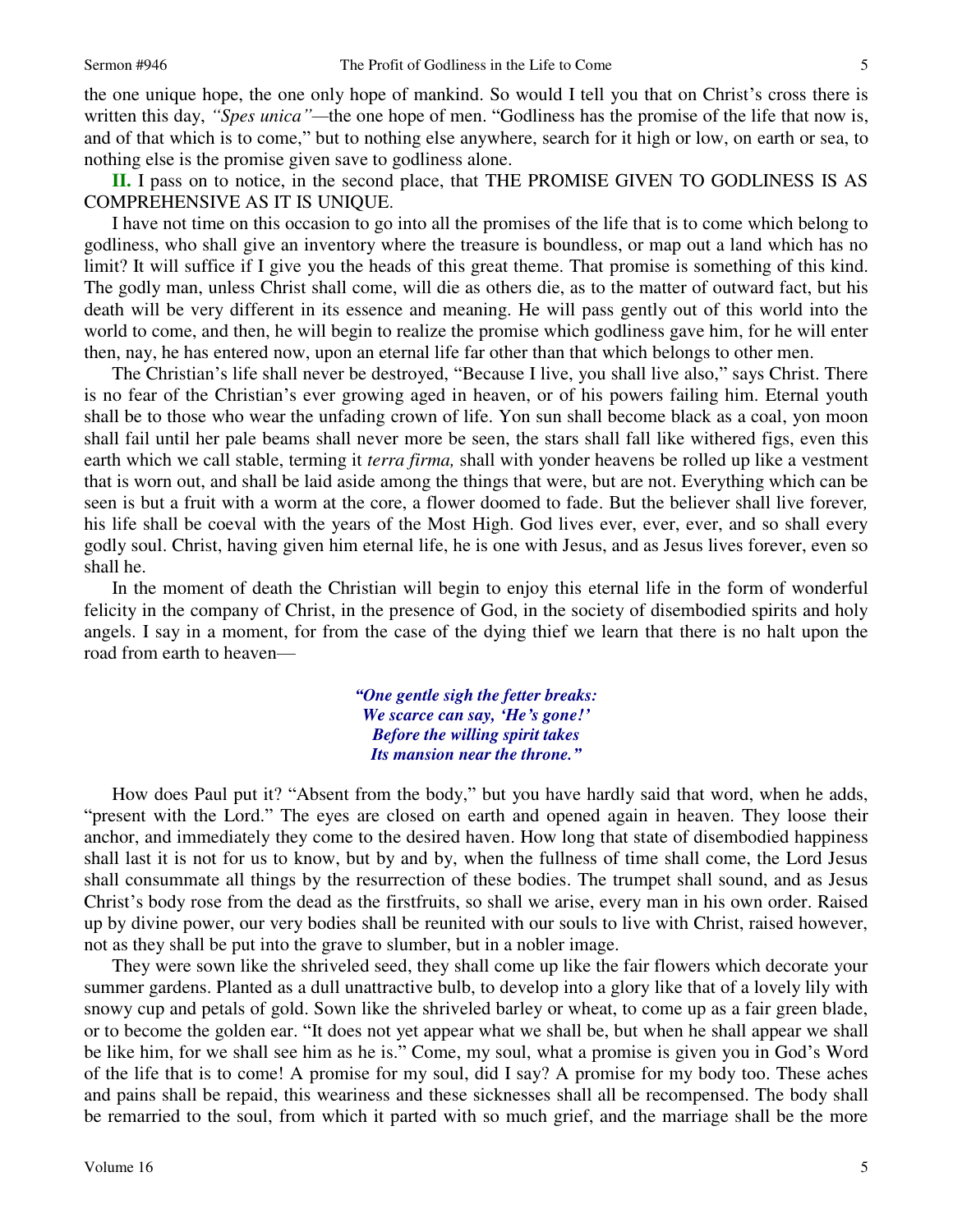joyous because there never shall be another divorce. Then, in body and in soul made perfect, the fullness of our bliss shall have arrived.

But will there not be a judgment? Yes, a judgment certainly, and if not in set ceremonial a judgment for the righteous, as some think, yet in spirit certainly. We shall gather at the great white throne, gather with the goats or gather with the sheep. But there is this promise to you who are godly, that you shall have nothing to fear in that day of judgment, you shall go to it with the blood-bought pardon in your bosom, to be shown before the judgment seat. You shall go to that judgment to have it proclaimed to men, to angels, and to devils, that "there is now no condemnation to them that are in Christ Jesus," none being able to lay anything to the charge of those for whom Jesus Christ has died, and whom the Father justifies.

You need not fear the judgment, you need not fear the conflagration of the world, or whatever else of terror shall be attendant upon the coming of Christ as a thief in the night. You have the promise of the life that now is, and of that which is to come. Listen to me. You have the promise that you shall enjoy forever the high dignity of being priests and kings unto God. You sons of toil, you daughters of poverty, you shall be peers in heaven, you shall be courtiers of the Prince Imperial, yourselves being princes of the blood-royal. Your heads shall wear crowns, your hands shall wave palms of triumph. And as you shall have glorious rank, so shall you have companions suitable to your condition.

The worldling's haunt, the synagogue of Satan, shall be far away from you. No more shall you sojourn in Mesech and dwell in the tents of Kedar. No idle talk shall vex you, no blasphemies shall inflict themselves upon your ears. You shall hear the songs of angels, and as they charm you, you shall also charm them by making known unto them the manifold wisdom of God. The holiest and best of men, redeemed by Jesus' precious blood, shall commune with you, and best of all—

> *"He that on the throne doth reign You for evermore shall feed; With the tree of life sustain, To the living fountain lead."*

You shall have unbroken fellowship with God and with His Christ. What ravishing joy this will be we shall better be able to experience than to imagine. Communion with Jesus here below uplifts us far above the world, but what its delights are in the unclouded skies of face-to-face fellowship, has not yet entered into the heart of man.

Hearken yet more, beloved. You shall have suitable occupation. I know not what you may have to do in heaven, but I do know it is written, "They shall see his face, and his name shall be in their foreheads, and his servants shall serve him." They serve Him day and night in His temple. You would not be happy without an occupation. Minds made like yours could not find rest except upon the wing, delightful and honorable employment shall be allotted you, suitable to your perfected capabilities.

But, mark you, you shall have rest as well as service. No wave of trouble shall roll over your peaceful bosoms. You shall forever bathe your souls in seas of blissful rest—no care, no fear, no unsatisfied desire, for all desires shall be consummated, all expectations be fulfilled. God shall be your portion, the infinite Spirit your friend, and the ever-blessed Christ your elder brother. Into the joy of heaven, which knows no bounds, shall you enter, according to His words, "Enter you into the joy of your Lord."

And all this, and infinitely more than my tongue can tell you, shall be yours forever and forever, without fear of ever losing it, or dread of dying in the midst of it. "Eye has not seen, nor ear heard, neither has entered into the heart of man, the things that God has prepared for them that love him, but he has revealed them unto us by his Spirit." All the kingdom which the Father has prepared, and the place which the Son has prepared, are yours, O believer, by the promise of the Lord, for "whom he justified, them he also glorified." The promise goes with godliness, and if you have godliness, there is nothing in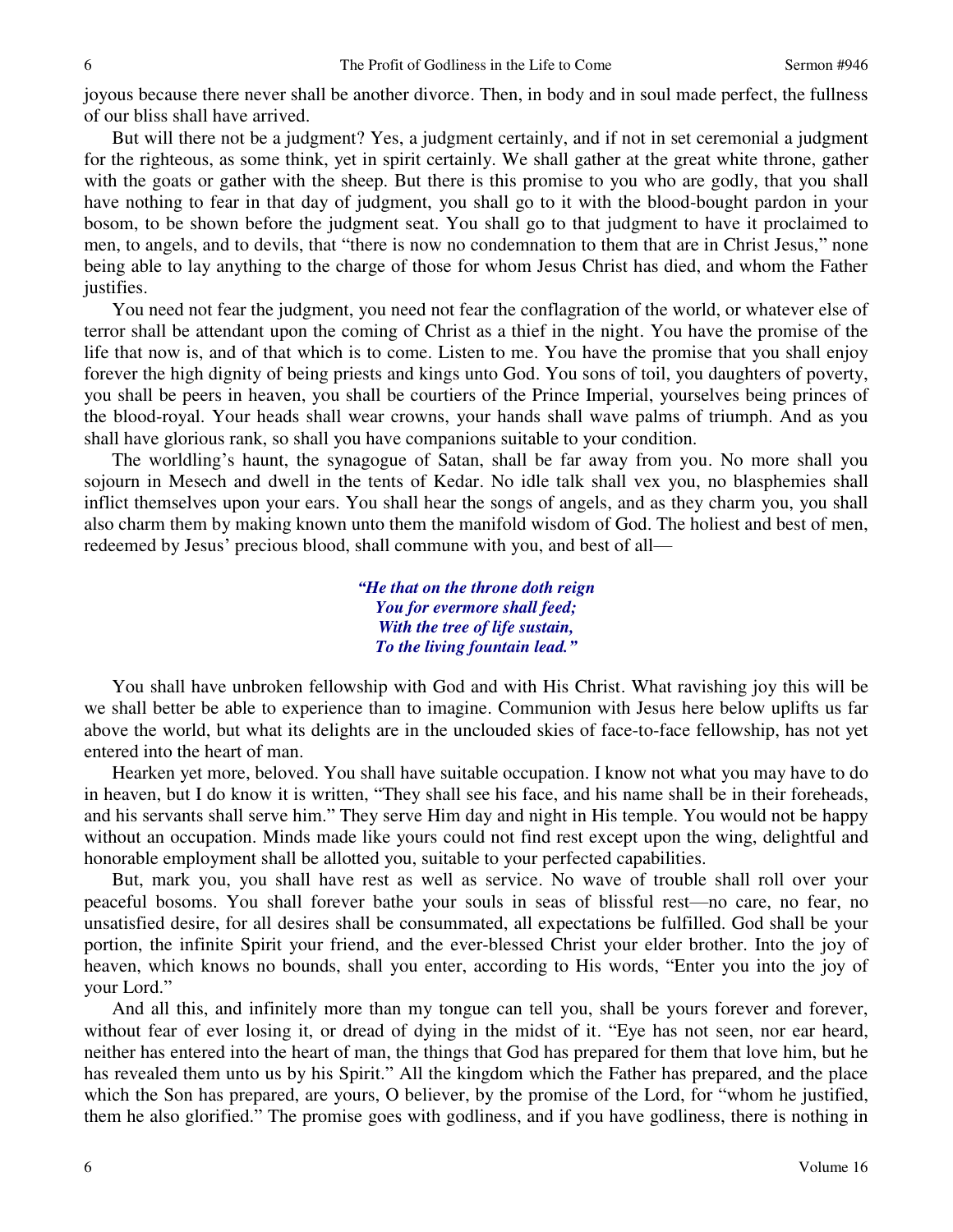heaven of joy, there is nothing there of honor, there is nothing there of rest and peace, which is not yours, for godliness has the promise of it, and God's promise never fails—

> *"Lo! I see the fair immortals, Enter to the blissful seats; Glory opes her waiting portals, And the Savior's train admits.*

*All the chosen of the Father, All for whom the Lamb was slain, All the church appear together, Wash'd from every sinful stain.* 

*His dear smile the place enlightens More than thousand suns could do; All around, His presence brightens, Changeless, yet forever new.* 

*Blessed state! beyond conception! Who its vast delights can tell? May it be my blissful portion, With my Savior there to dwell."*

Perhaps within the next ten minutes we may be there! Who knows? I had half said, "God grant it to me!" No doubt, many anxious spirits would be glad to end so soon life's weary journey, and rest in the Father's home.

**III.** Now, very briefly, consider another point. I have shown you that the promise appended to godliness is unique and comprehensive, and now observe that IT IS SURE.

"Godliness has promise," that is to say, *it has God's promise*. Now, God's promise is firmer than the hills. He is God, and cannot lie. He will never retract the promise, nor will He leave it unfulfilled. He was too wise to give a rash promise, He is too powerful to be unable to fulfill it. "Has he said, and shall he not do it?" Already tens of thousands to whom the promise was made have obtained a measure of this bliss in the glorification of their perfect spirits. We are on the road to the same happy state. Some of us are on the river's brink. Perhaps the Lord may come suddenly, and we shall be changed, and so perfected without dying. Be that as the Lord wills, it is not a question which disturbs us. Our faith is strong and firm. We are sure that we, too, shall enter into the rest which remains, and with all the bloodwashed multitude shall in wonder and surprise adore the God before whose throne we shall cast our crowns!

**IV.** But I shall not tarry upon that, for there comes a fourth thought. This promise is A PRESENT PROMISE.

You should notice the participle, *"having* promise." It does not say that godliness after awhile will get the promise, but godliness has promise now at this very moment. My dear hearer, if you are godly, that is, if you have submitted to God's way of salvation, if you trust God, love God, serve God, if you are, in fact, a converted man, you have now the promise of the life that is to come.

When we get a man's promise in whom we trust, we feel quite easy about the matter under concern. A note of hand from many a firm in the city of London would pass current for gold any day in the week, and surely when God gives the promise, it is safe and right for us to accept it as if it were the fulfillment itself, for it is quite as sure. We have the promise, let us begin to sing about it, what is more, we have a part of the fulfillment of it, for, "I give unto my sheep eternal life," says Christ, shall we not sing concerning that? Believe in Jesus, you have eternal life now.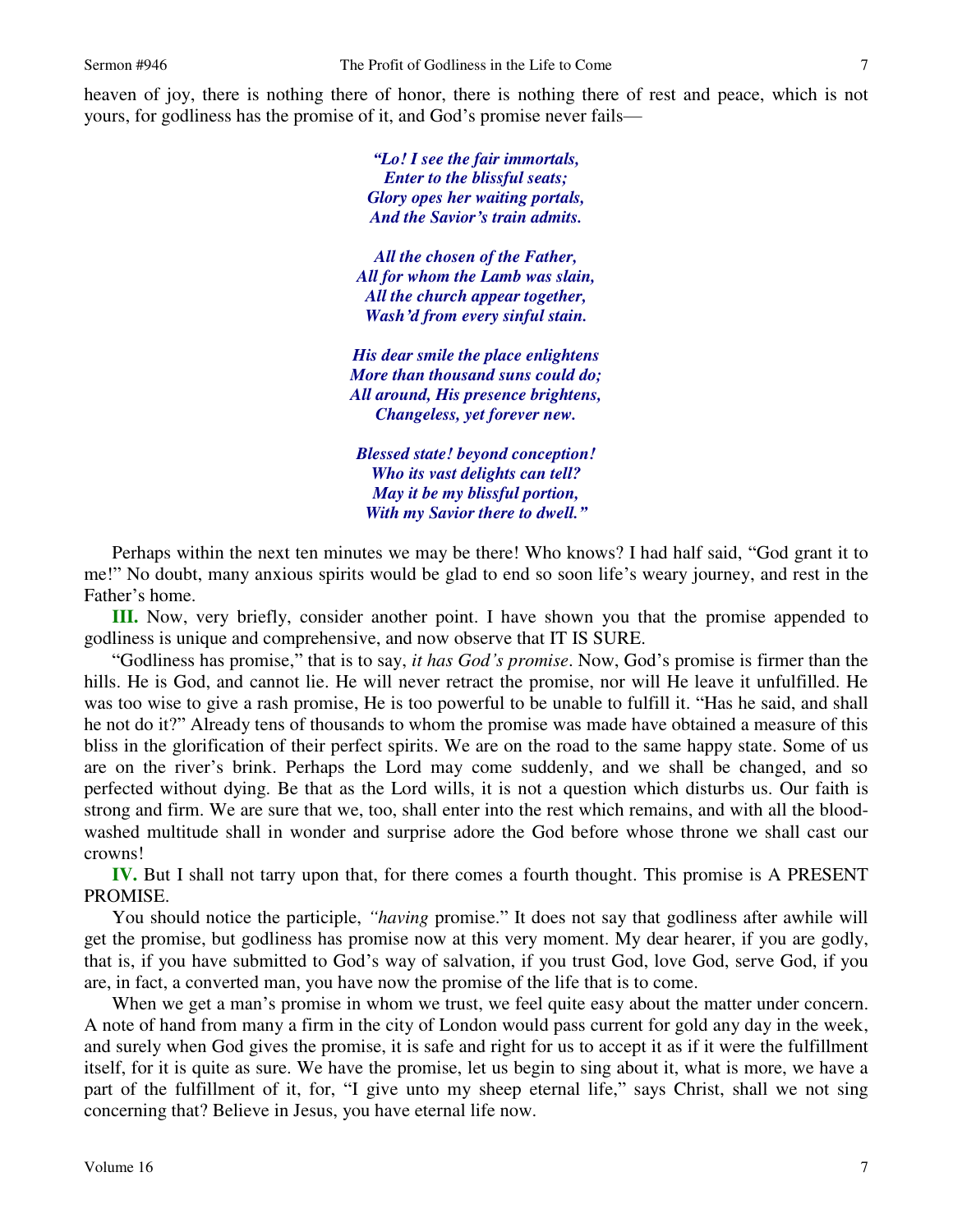There will be no new life given to you after death. You have even now, O Christian, the germ within you which will develop into the glory-life above. Grace is glory in the bud. You have the earnest of the Spirit, you have already a portion of the promise which is given to godliness. Now, what you should do is to live *now* in the enjoyment of the promise. You cannot enjoy heaven, for you are not there, but you can enjoy the promise of it. Many a dear child, if it has a promise of a treat in a week's time, will go skipping among its little companions as merry as a lark about it. It has not the treat yet, but it expects it, and I have known in our Sunday schools our little boys and girls months before the time came for them to go into the country, as happy as the days were long, in prospect of that little pleasure. Surely you and I ought to be childlike enough to begin to rejoice in the heaven that is so soon to be ours. I know tomorrow some of you will be working very hard, but you may sing—

> *"This is not my place of resting, Mine's a city yet to come; Onward to it I am hasting— On to my eternal home."*

Perhaps you will have to fight the world's battles, and you will find them very stern. Oh! but you can sing even now of the palm branch, and of the victory that awaits you, and as your faith looks at the crown that Christ has prepared for it, you will be much rested even in the heat of the battle. When a traveler who has been long an exile returns home, it may be after walking many miles, he at last gets to the brow of the hill, where he can see the church of the little town, and get a bird's-eye view of the parish. He gazes awhile, and as he looks again and again, says to himself, "Yes, that is the High Street there, and yonder is the turning by the old inn, and there—yes, there I can see the gable of the dear old house at home." Though his feet may be blistered, the way may have been long, and the sweat may be pouring from his face, yet he plucks up courage at the sight of home. The last mile down hill is soon over, for he has seen his long-loved home. Christians, you may see it, you may see the goodly land from Nebo even now—

> *"How near At times to faith's far-seeing eye, The golden gates appear!"*

When the crusaders first came in sight of Jerusalem, though they had a hard battle before them ere they could win it, yet they fell down in ecstasy at the sight of the holy city. And do not you and I say— "Soldiers of the cross, my fellow crusaders in the holy war of righteousness, will you not in prospect of the coming glory sing—

> *"O my sweet home, Jerusalem, Would God I were in thee! Would God my woes were at an end, Thy joys that I might see!"*

When the brave soldiers, of whom Xenophon tells us, came at last in sight of the sea, from which they had been so long separated, they cried out, "Thallasse! Thallasse!"—"The sea! The sea!" And we, though death appears between us and the better land, can yet look beyond it and see the—

### *"Sweet fields beyond the swelling flood Arrayed in living green,"*

and bless God that a sight of what is to be revealed renders the burdens of the way light as we march towards glory. Oh! live, live in the foretaste of heaven. Let worldlings see that—

#### *"The thought of such amazing bliss*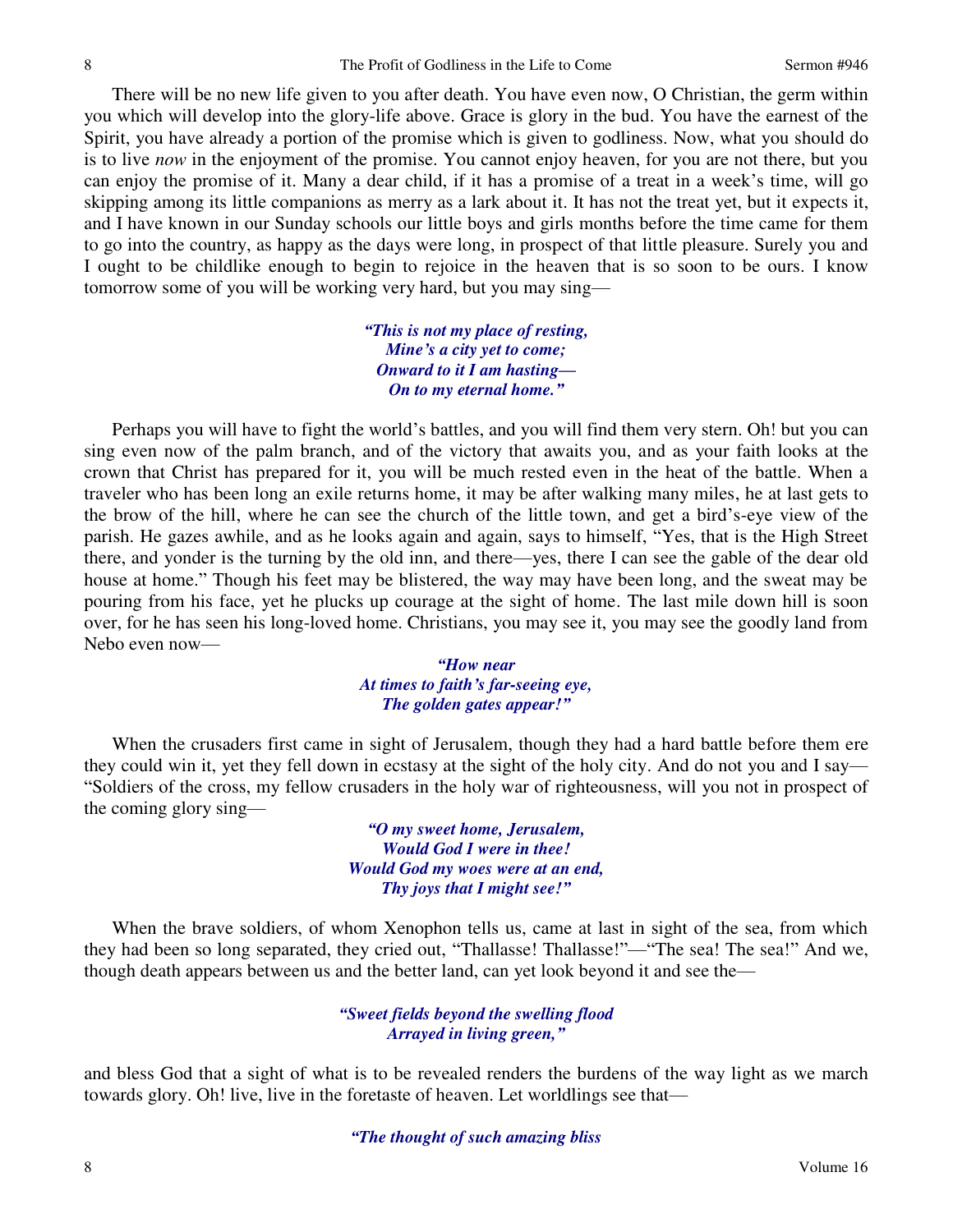#### *Doth constant joys create."*

**V.** Last of all. This promise which is appended to godliness is A VERY NECESSARY ONE.

It is a very necessary one, for ah! *if I have no promise of the life that is to come, where am I? where am I? and where shall I be? where shall I be?* I live, I know, I die, I know I must, and if it all is true as this old Book, my mother's Book, tells me, that there is a hereafter, if I have no godliness, then woe worth the day to me! Oh! how much I want the promise of the life to come, for if I have not that *I have a curse for the life to come.* I cannot die, God has made my soul immortal. Even God Himself will never annihilate me, for He has been pleased to create me an immortal spirit, and on I must live forever. There be some who say, and I think the doctrine is full of unnumbered perils to the souls of men, that God made man naturally mortal, and the soul can become extinct, and they go on to teach that sinners are made to live after death on purpose to be tormented for a longer or shorter time, and then at last are annihilated. What a God must He be to give them a life they need not have, on purpose that He might torment them!

I know no such God. But HE, whom I adore, in His unbounded goodness, gave to mankind what was in itself a wondrous blessing—immortality, and if you, my hearer, choose to turn it into a curse forever, it is you that are to be blamed for it, not God who gave you the immortality which, if you believe in the appointed Savior, will be to you an eternity of bliss. You are now past all recall an immortal being, and if you die without hope in Christ there will remain only this for you, to go on sinning in another state as you have gone on sinning here, but you will get no pleasure from it as you think you do sometimes here—on the contrary, to be tortured with remorse concerning it, and vexed with angry passions to think that you cannot have your will, passions that will make you struggle yet worse against your God, and make your misery consequently the greater.

The worm that never dies will be your own furious hatred of God. The fire that never shall be quenched is probably the flames of your own insatiate lust after evil. I say not that there will not be bodily pains, but the natural results of sin are the deepest hell to the soul. Sin has made you unhappy now. It will ripen, it will increase, when everything that checks it shall be taken off, your true character will be developed, and with that development will come enlarging wretchedness. Separated from the company of the righteous, and placed among the wicked, you will go on to be worse and worse, and every step in the increase of sin necessitates an increase of misery.

It is not true that God will punish you in mere caprice. He has ordained, and right enough was He to ordain it, that sin should punish itself, that sin should be its own misery, and its own anguish. Sin will be to you a never-ending death. O wherefore will you die? Wherefore will you die? Wherefore will you by the love of sin bring upon yourselves an eternity of sin, an eternity of suffering? Turn you to Christ. I pray His Spirit to turn you. Come you now, come you now, and lay hold on eternal life!

I have been thinking while I have been preaching to you this evening, of my own self awhile, and I shall turn my thoughts to myself and any others who are preachers or teachers, and who try to do good to others. Years ago Hamburgh was nearly half of it burned down, and among the incidents that happened, there was this one. A large house had connected with it a yard in which there was a great black dog, and this black dog in the middle of the night barked and howled most furiously. It was only by his barking that the family was awakened just in time to escape from the flames, and their lives were spared, but the poor dog was chained to his kennel, and though he barked and thus saved the lives of others, he was burned himself. Oh! do not you who work for God in this church, perish in that fashion. Do not permit your sins to enchain you, so that while you warn others you become lost yourselves. Do see that you have the godliness which has the promise of the life that is to come.

And now, you who really desire to find godliness, remember, it is to be had in Christ, and only in Christ. I was in Windermere some three weeks ago, on a hot, dusty day, and I saw a little gushing stream of water, and a chain with a ladle to it for the passerby to drink. I wanted to drink, and I went to it, but the ladle was cracked quite through, was very rusty, and would not hold a drop of water, neither was the